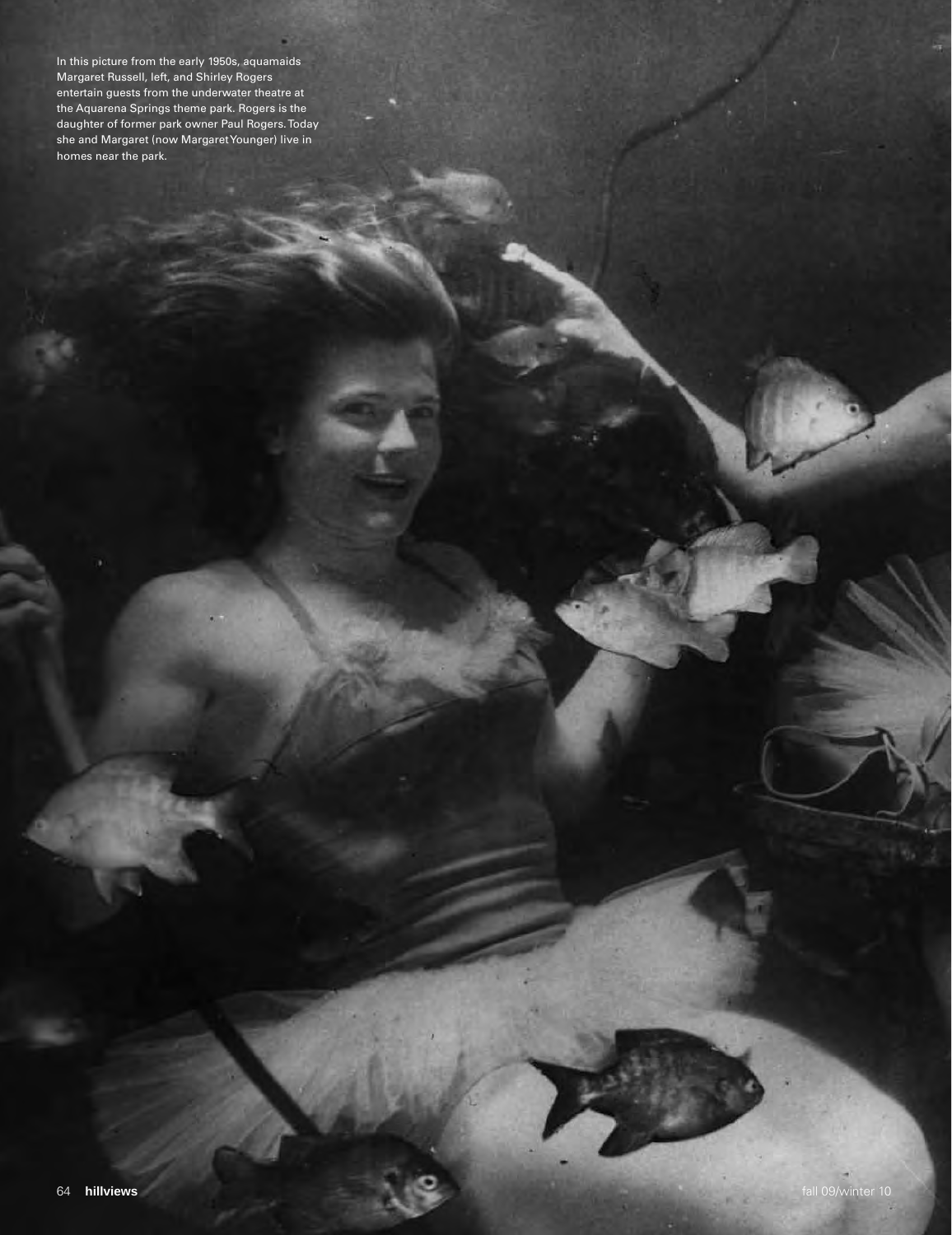## **Recording Aquarena history**

by Alec Jennings

quamaids, bus drivers, pig trainers, boat pilots and others returned to Texas State in November for a historic, three-day celebration that reunited former employees of the Aquarena Springs Resort.

With the rare opportunity of having so many former staff from one of the premier American tourist destinations of the 20th century together in one place, the Department of History and University Archives took the initiative to meet, greet and collect contact information from the attendees for a project to record an important segment of American life.

"There's really a rich history at that site," said Lynn Denton, director of Texas State's Public History Program. "We hope these will be long-term relationships that we can work with for many years to come."

The Department of History has dedicated its public history class to conducting interviews, piecing together vast amounts of information and recording oral histories to preserve the story of Aquarena Springs Resort for generations to come. Denton said the graduate-level course will be dedicated to the project for as long as it takes to organize the information. She hopes to present the findings to the public ultimately.

"This is a great opportunity to get our students involved in a project that is of such importance to understanding the evolution of American tourism in the mid-20th century," Denton said. "This place is important for many areas of research."

A.B. Rogers purchased the land around the headwaters of the San Marcos River in 1926 and built the Spring Lake Hotel in 1929. His son Paul bought the land from his parents in 1949. Fashioning a paddle boat with a glass bottom, Paul Rogers took family and friends out onto the water to see plants, animals and the springs through the crystal-clear waters. Soon, buildings sprang up – a submarine theatre, space needle, restaurant, sky ride, pioneer village and hillside trails, all developed around the original popularity of the glass bottom boats. The attractions drew 300,000 to 350,000 visitors a year at their peak in the 1970s and 1980s, employing 800 to 900 workers a year, many of them students at the nearby university.

"So many students were employed there," said Andrew Sansom, executive director of the River Systems Institute, host of the reunion, "that it was probably even a bigger part of student life in years past than it is now." >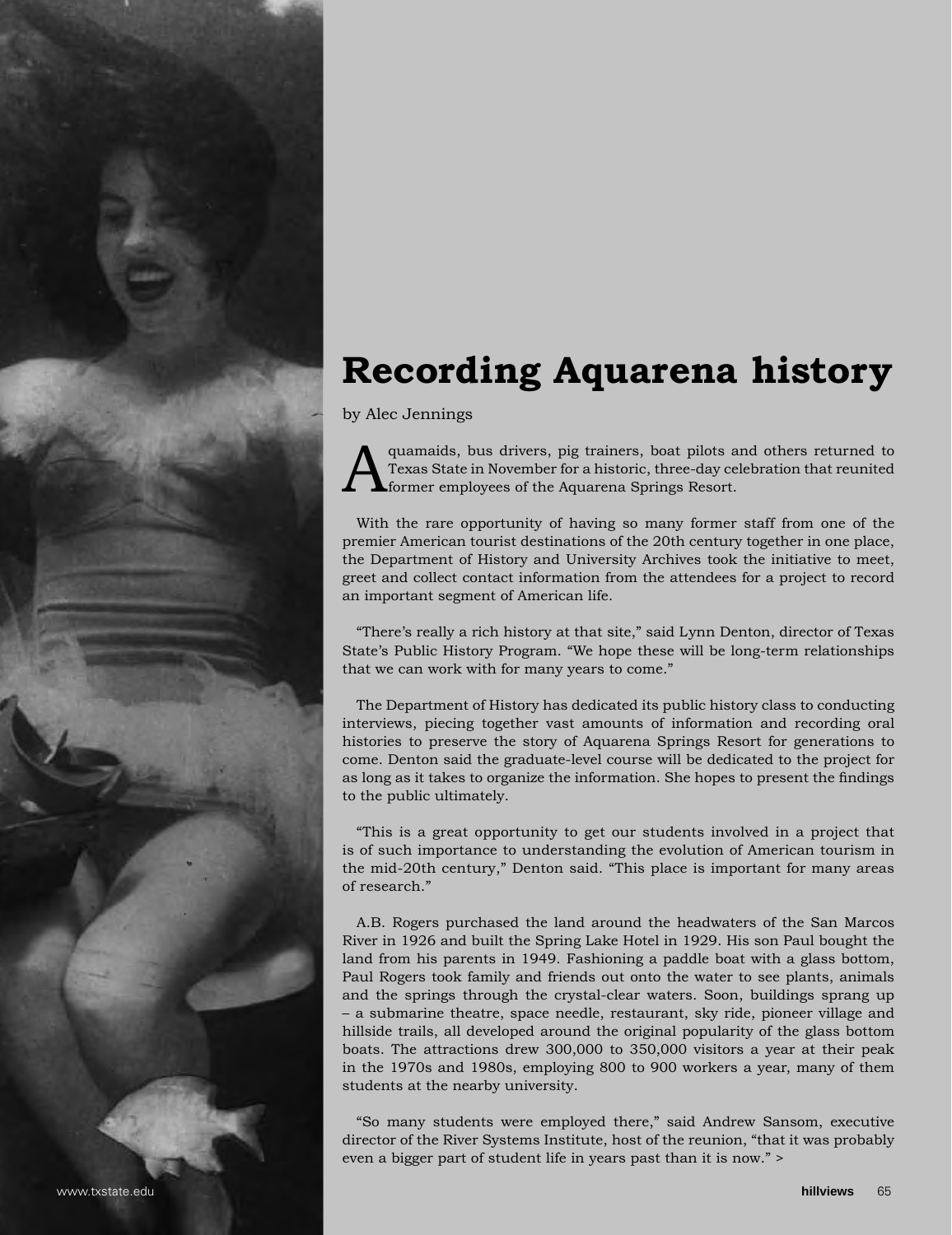With a multitude of people associated with the theme park throughout the better part of a half century, opportunities to collect and record stories from a historian's point of view seem to be endless. Dan Utley, public history instructor, said that his students hope to go beyond collecting stories from former staff at the resort. They plan to cast a wider net by seeking out people who once visited the resort and collecting the memorabilia saved from those experiences. They also want to hear the perspective of the people in the San Marcos community who remember a time when a variety of visitors were welcomed to the national attraction from throughout the country.

"Meeting individuals at the reunion was a terrific opportunity to build rapport and network. But we also want to talk to and learn from others who can tell us the history of Aquarena Springs," Utley said. "It's a much broader story than can be told just by those who worked there. Individuals from diverse backgrounds

and interests have a variety of details to contribute."

Denton said Aquarena is of historical importance when looking at the post-World War II United States and how Americans changed the way they

**"It's a much broader story than can be told just by those who worked there. Individuals from diverse backgrounds and interests have a variety of details to contribute."**

vacationed. With the construction of the interstate highway system, people took to the roads to see and experience the country at large. Aquarena was one of the first places in America to capitalize on this new tradition and was a pioneer in what would become the modern amusement park and tourism experience.

Alongside Aquarena's importance in U.S. history is the value it has for the San Marcos community and Texas State, which purchased the land in 1994. Humans have lived in the area for thousands of years, making it one of the longest-inhabited places in North America. Ron Coley, director of Aquarena Center, said that the area holds educational importance to a variety of departments and fields of study.

"I can see a substantial amount of interest from archaeology, anthropology and history," Coley said. "But when you look at the importance of water resources to human life and how that will only increase in the future, the study of economics and politics related to water resources becomes important, too."  $\star$ 

A glass bottom boat glides along Spring Lake in this 1949 photo taken from what is now the Saltgrass Steakhouse parking lot looking east.